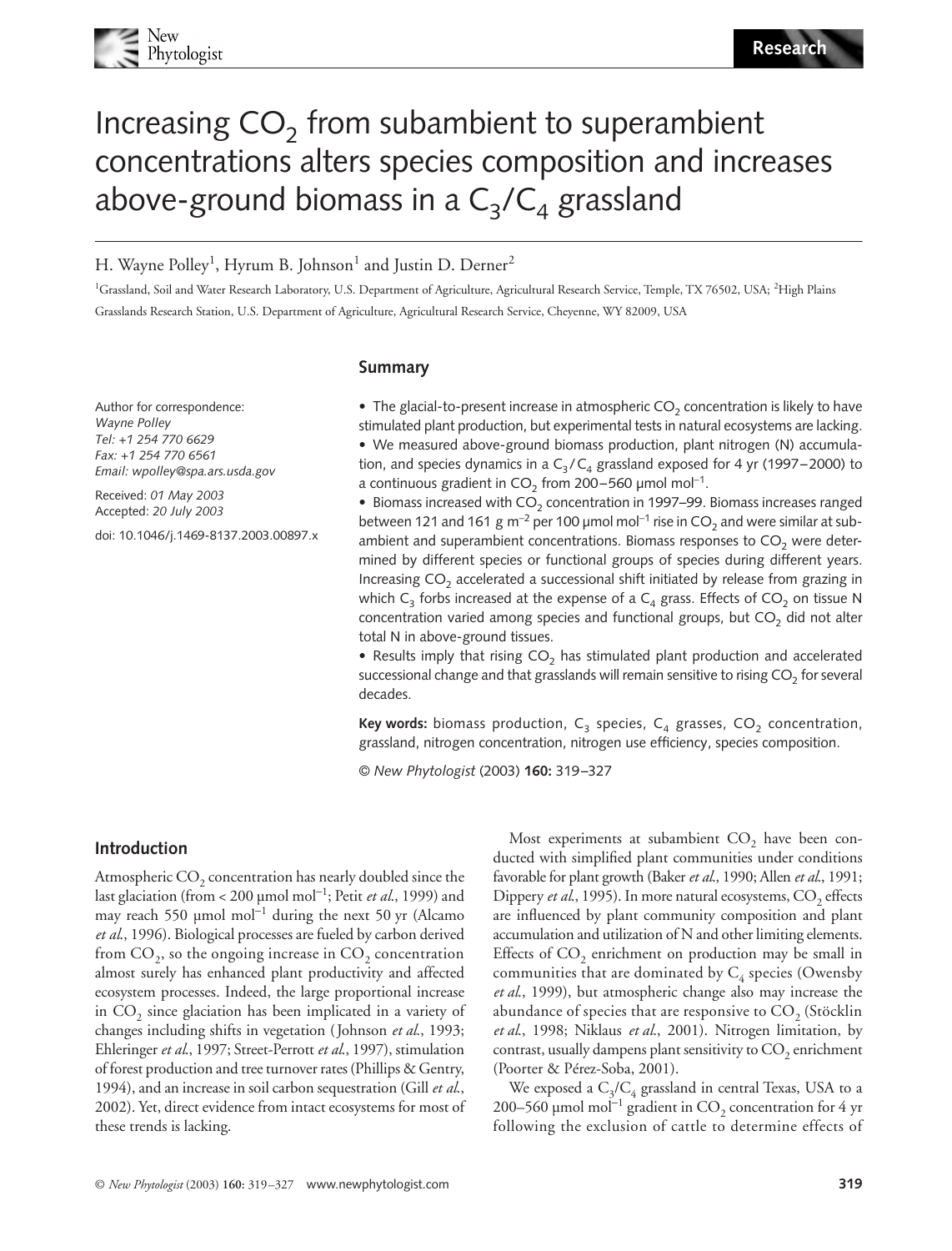prehistorical to predicted  $CO<sub>2</sub>$  levels on grassland productivity. Because primary production and its response to  $CO<sub>2</sub>$  are sensitive to plant N accumulation and species composition and dynamics, we measured N in above-ground tissues of dominant species and functional groups of plant species and assessed relationships between species dynamics and  $CO<sub>2</sub>$ . Results from mostly greenhouse and growth chamber experiments indicate that plant growth is highly responsive at subambient CO<sub>2</sub> concentrations (Baker *et al.*, 1990; Allen *et al.*, 1991; Dippery *et al*., 1995; Grünzweig & Körner, 2001) and that  $C_3$  species are favored over  $C_4$  species by increases in  $CO_2$ at subambient concentrations (Johnson *et al*., 1993). Consequently, we predicted that  $CO<sub>2</sub>$  enrichment would increase  $C_3$  contribution to biomass production and consistently stimulate grassland biomass at subambient concentrations. Resource-based models of community composition predict that the species composition of plots differing in resource supply should become less similar or should diverge with time (Inouye & Tilman, 1988). We predicted therefore that the species composition of grassland plots exposed to different  $CO<sub>2</sub>$  concentrations would become increasingly dissimilar and that the magnitude of divergence in composition would increase with differences in  $CO<sub>2</sub>$  treatment. Consistent with results from other studies (Owensby *et al*., 1993; Morgan *et al*., 2001), we predicted that tissue N concentration would decline and that plant nitrogen use efficiency would increase as  $CO<sub>2</sub>$  concentration increased.

# **Materials and Methods**

### $CO<sub>2</sub>$  chambers / Research site

We studied effects of atmospheric CO<sub>2</sub> enrichment on a  $C_3/C_4$ grassland in central Texas, USA (31°05′-N, 97°20′-W) with elongated field chambers that control  $CO<sub>2</sub>$  along continuous gradients from subambient to superambient concentrations (Johnson *et al*., 2000). The site previously was cultivated, but has been managed as grassland and grazed by cattle for at least 50 yr. Cattle were excluded in 1992 before construction of chambers. Soils at the study site are classified as finesilty, carbonatic, thermic Udorthentic Haplustolls. The surface 0.4 m of soil is composed mostly (55%) of clay. Annual precipitation at the site averages 879 mm (89-years average). Annual rainfall was greater than average in 1997, 1998, and 2000 (1143, 1043, and 903 mm), but was only 52% of the 89-yr mean during 1999 (461 mm).

The  $CO<sub>2</sub>$  facility consists of two transparent, tunnel-shaped chambers, each with 10 consecutive compartments that are 1 m wide and tall and 5 m long (Johnson *et al*., 2000). Pure  $CO<sub>2</sub>$  is injected into one chamber during daylight to initiate a superambient CO<sub>2</sub> gradient (560–350 µmol mol<sup>-1</sup>). Ambient air is introduced to the second chamber to initiate a subambient  $CO_2$  gradient (365–200 µmol mol<sup>-1</sup>). Night-time  $CO<sub>2</sub>$  concentrations are regulated at about 150 µmol mol<sup>-1</sup> above daytime values along each chamber. Desired  $\mathrm{CO}_2$  concentration gradients are maintained by automatically varying the direction (daylight, night) and rate of air flow through chambers in response to changes in photosynthetic (daylight) or respiration rates (night). Air temperature and vapour pressure deficit are regulated near ambient values by cooling and dehumidifying air at 5-m intervals along chambers. Soil beneath chambers is separated from surrounding soil to a depth of 0.9 m with a rubber-coated fabric.

A continuous gradient in  $CO<sub>2</sub>$  from 560 to 200 µmol mol<sup>-1</sup> was maintained on this grassland dominated by the  $C_4$  perennial grass *Bothriochloa ischaemum* (L.) Keng and C<sub>3</sub> perennial forbs *Solanum dimidiatum* Raf. and *Ratibida columnaris* (Sims) D. Don during growing seasons (March–November) of 1997 through 2000. Johnson *et al*. (2000) described in detail regulation of  $CO<sub>2</sub>$  concentration and environmental parameters along chambers.

Irrigation equivalent to rainfall was applied to the chambered grassland on the day following precipitation through July 1999. We eliminated runoff when irrigating, so soil sometimes was wetter beneath than outside of chambers. To better approximate soil water content in surrounding grassland, the irrigation regime was altered in August 1999. Subsequently, the amount of water applied to the entire system was determined weekly by subtracting the water content of soil in the chamber compartment maintained at 360 µmol mol<sup>−</sup><sup>1</sup> from the mean soil water content  $(n = 5)$  measured along a 50-mlong transect in adjacent *Bothriochloa*-dominated grassland. Water addition was calculated from weekly measurements of volumetric soil water content to 1.35 m depth in the center of chamber compartments and along the unchambered transect with a neutron probe.

# Sampling

Following imposition of  $CO<sub>2</sub>$  treatments, vegetation in the 0.5-m long and 1.0-m wide area immediately before and after each cooling coil was clipped monthly to ground level to minimize plant interference with air flow through coils, leaving  $4 \text{ m}^2 (4 \text{ m} \times 1 \text{ m})$  of vegetated area in each compartment for CO<sub>2</sub> experiments. Above-ground production was determined during each year of  $CO<sub>2</sub>$  treatment (1997–2000) by clipping all vegetation in the center  $4-m^2$  area of each chamber compartment to 5 cm height at the end of the growing season in early December. To estimate accumulation of N in actively growing above-ground tissues, we harvested two 0.5 m  $\times$  0.2 m (0.1 m<sup>2</sup>) areas from each  $4-m^2$  area during June and October of each year. These harvests were timed to correspond with periods of peak biomass of early season ( June) and late-season species (October) in this grassland. Harvests were systematically allocated among adjacent  $0.5 \text{ m} \times 0.2 \text{ m}$  quadrats that spanned the 1 m width of compartments and that were located at two positions, 1 m from the air entrance and 1 m from the air exit of each 5-m long compartment.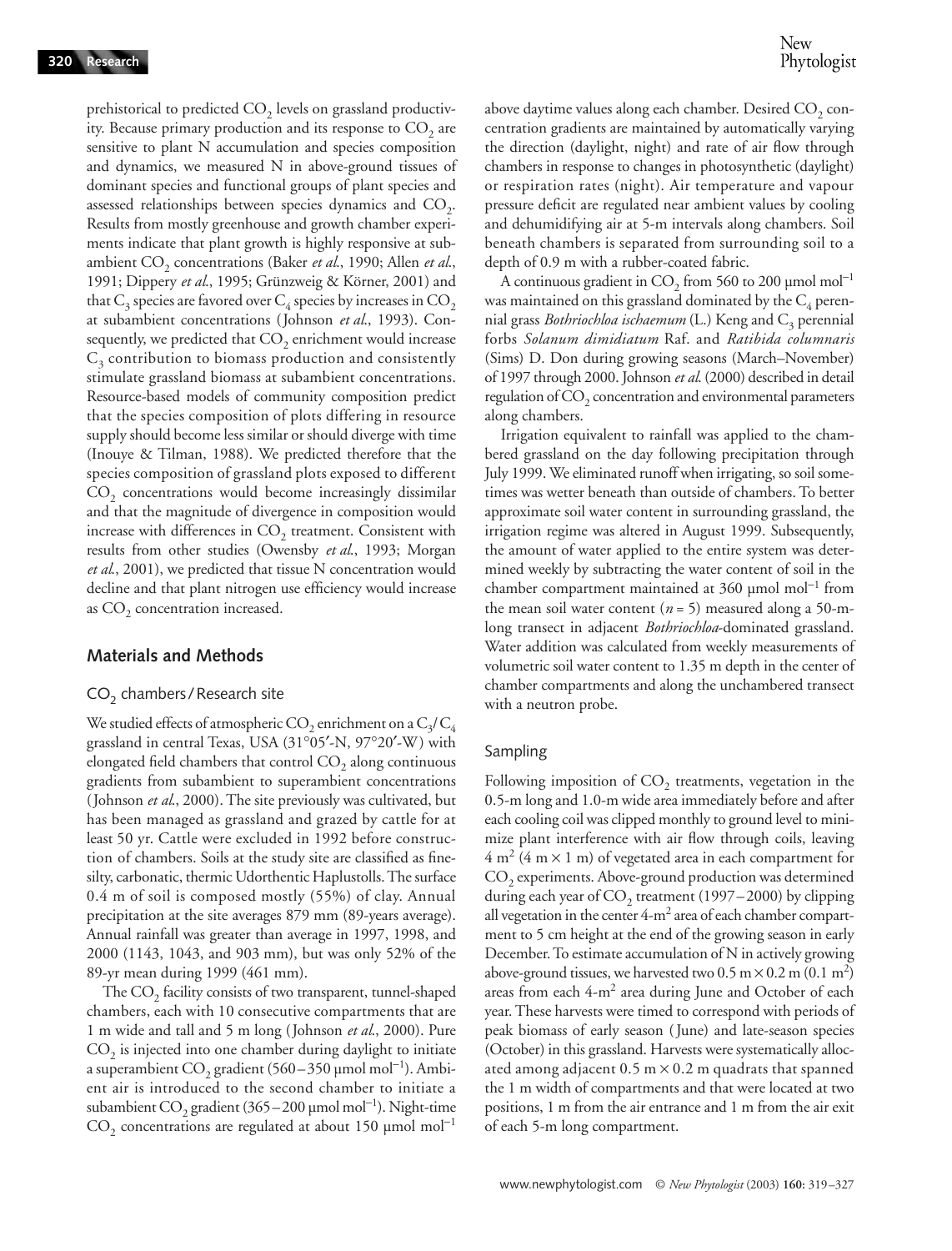At each harvest, plants were sorted by species and weighed after oven drying for 72 h at 60°C. For some analyses, biomass also was calculated for each of five functional groups of species ( $C_4$  grasses,  $C_3$  grasses,  $C_3$  annual forbs,  $C_3$  perennial forbs, and legumes). To minimize effects of harvesting on element cycling, plant material that was removed in December was returned in January before the next growing season to the  $1 \text{ m}^2$ area in compartments from which it was harvested. Before plant material was returned, it was shredded with a wood chipping machine to simulate effects of late-season mowing that commonly is applied to grasslands in central Texas.

Plant tissue (green + senescent) removed from the two 0.1  $m<sup>2</sup>$ plots during June and October of each year was assigned to functional groups. Nitrogen accumulation of each functional group was estimated by multiplying the value of peak biomass for the group by the N concentration of biomass. The total of above-ground N accumulation per year for vegetation was estimated by summing these values of peak N across functional groups for each compartment along the  $CO<sub>2</sub>$  gradient. The nitrogen use efficiency (NUE) of vegetation was calculated by dividing above-ground biomass by N contained in live plus dead above-ground tissues (productivity per unit of N accumulation).

Photosynthetic photon flux density (light) was measured at the soil surface, at 0.5 m above the surface, and above the plant canopy in the center of each compartment. Light was measured at mid-day on single days in May and October of each year with a 1-m long sensor (SunScan, Delta-T Devices, Ltd) placed diagonally across each of two 1-m<sup>2</sup> plots per compartment.

# Species composition

For each year, we calculated the 'similarity' in vegetation between pairs of chamber compartments using Sorensen's community coefficient (CC) weighted by biomass harvested in December (Barbour *et al*., 1980).

Sorensen's  $CC = 2MC/(MA + MB)$ ,

(MA, summation of percentage of total biomass harvested from compartment A that is attributable to each species; MB, summation of percentage of total biomass harvested from compartment B that is attributable to each species; and MC, summation of minimum values of percentage of total biomass for each species common to compartments A and B.) Like other indices of community similarity, Sorensen's CC is a measurement of species shared between sampling units. Unlike the commonly used Jaccard's index as applied to weighted data, Sorensen's CC has the desirable property of ranging between 0 (complete difference) and 1 (identity). We tested for divergence in species composition along the  $CO<sub>2</sub>$  gradient by plotting values of Sorensen's CC calculated for all possible pairs of chamber compartments vs differences in  $CO<sub>2</sub>$  concentration. As an index of species shared by compartments, Sorensen's CC should decline as differences in  $CO<sub>2</sub>$ concentration increase if  $CO<sub>2</sub>$  treatments influence species composition and abundances.

# **Statistics**

The relationship between  $CO<sub>2</sub>$  concentration during daylight and distance along both superambient and subambient chambers was slightly curvilinear (Johnson *et al*., 2000). From these relationships, we calculated mean  $CO<sub>2</sub>$  concentration for each 5-m compartment along chambers. These  $CO<sub>2</sub>$  concentrations were used as the independent variable in regression analyses with biomass, N concentration and content, and parameters descriptive of species composition as dependent variables (*P* < 0.05 significance level). To accommodate a variety of possible response curves, we fit linear, hyperbolic, power, and logarithmic functions to data. The model with the greatest  $r^2$  value was deemed the best fit. Differences among sampling years in light interception by plants were tested with single degree of freedom contrasts.

# **Results**

# Vegetation

Vegetation changed considerably during the 4 yr of this study, from dominance by  $C_4$  grasses to codominance by  $C_4$  grasses and  $C_3$  perennial forbs (Fig. 1). Among individual species, *Bothriochloa* exhibited the most striking change. This  $C_4$  grass alone comprised almost 60% of biomass harvested from chambers following the first season of  $CO<sub>2</sub>$  treatment, 1997. Contribution of *Bothriochloa* to end-of-season biomass declined to 24–25% in 1999 and 2000, partly because of an increase in abundances of taller perennial forbs *Ratibida columnaris*, *Solanum dimidiatum*, and *Solidago canadensis*. As abundances of forbs increased, light interception by taller plants also increased. Of total light intercepted by plants, the fraction intercepted above 0.5 m height was greater during the final 3 yr of the experiment than during the initial year of 1997 (linear contrasts, *P* < 0.0001, *n* = 20 values per year), whether measured in May (means = 0.05 and 0.24 in 1997 and across subsequent years) or October (means = 0.16 and 0.29 in 1997 and across subsequent years).

There was no relationship between Sorensen's CC, calculated using biomass per species of the total of 71 species encountered, and  $CO<sub>2</sub>$  during the 4 yr of this experiment (not shown). Species also were grouped by photosynthetic pathway (either  $C_3$  or  $C_4$ ) or into one of five functional groups before calculating Sorensen's CC between each pair of chamber compartments. Neither of these calculations of vegetation similarity was related to differences in  $CO<sub>2</sub>$  treatment (not shown). The absence of a relationship between Sorensen's CC and  $CO<sub>2</sub>$  across years indicates that  $CO<sub>2</sub>$  played little role in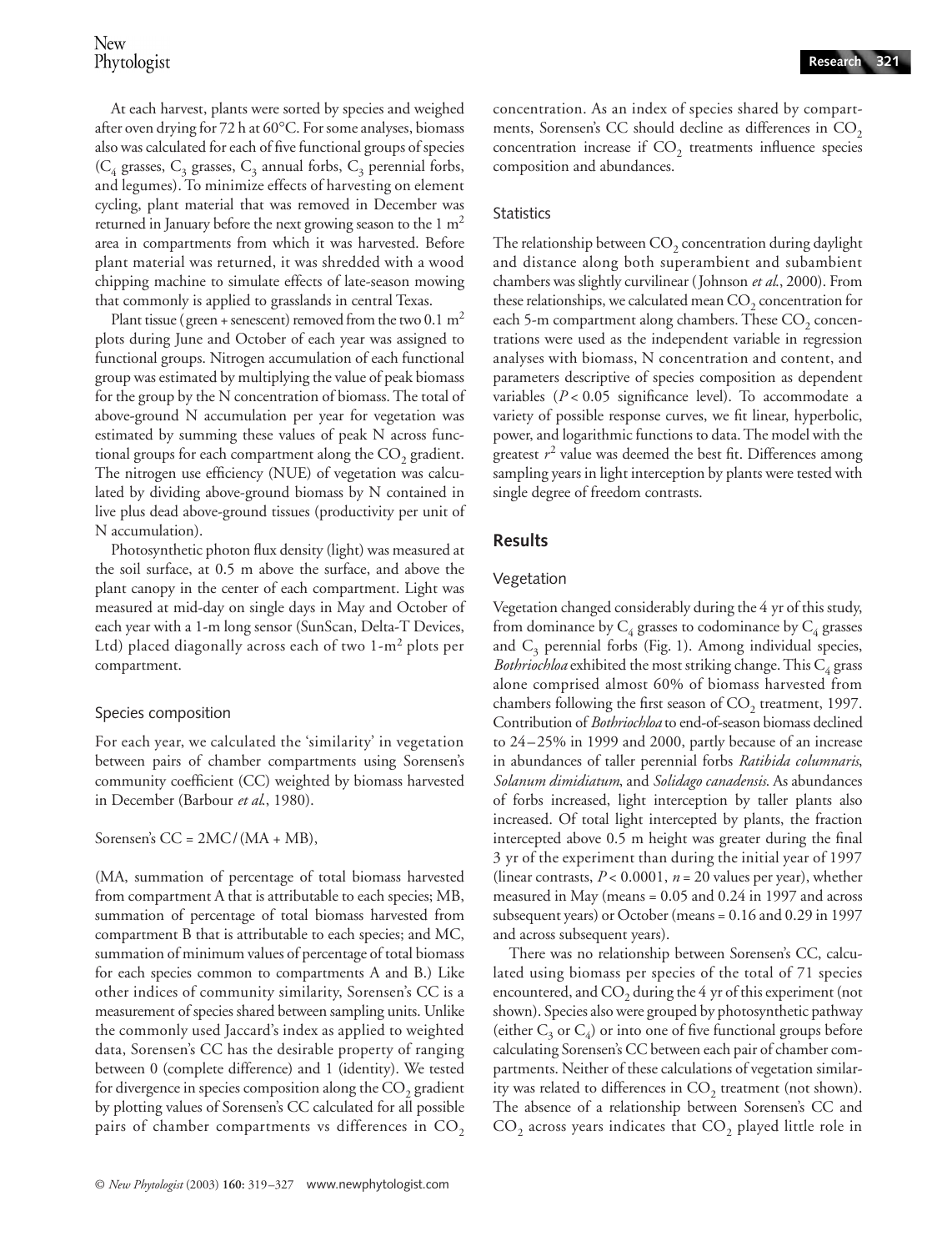

**Fig. 1** Percentage contribution of each of four functional groups of species (upper panel) and of four dominant species (lower panel) to above-ground biomass harvested at the end of each season of  $CO<sub>2</sub>$ enrichment. Values are averages across 4-m2 grassland plots along the CO<sub>2</sub> gradient ( $n = 20$ ). C<sub>3</sub> grasses comprised < 3% of total biomass in each year, so these data were omitted to improve clarity.

species composition during the experiment. Heterogeneity in species mixtures increased with time, irrespective of  $CO<sub>2</sub>$ treatment. Averaged across pair-wise comparisons of chamber compartments, values of Sorensen's CC that were calculated using biomass per species declined from 0.53 in 1997 to 0.29 in 2000 (values were 0.48 in 1998 and 0.31 in 1999, *n* = 190).

### Above-ground biomass

Averaged across CO<sub>2</sub> concentrations, above-ground biomass was greater during the final 3 yr of treatment (means = 1086, 962, 1131 g m<sup>−</sup><sup>2</sup> in 1998, 1999, and 2000; *n* = 20) than during the initial year of 1997 (mean = 737 g m<sup>-2</sup>;  $n=20$ ). Aboveground biomass increased significantly from subambient to superambient  $CO<sub>2</sub>$  concentrations in 1997 and 1998 and increased marginally ( $P = 0.09$ ) with greater CO<sub>2</sub> concentration in 1999 (Fig. 2). Biomass production was best described by a positive, linear function of  $CO<sub>2</sub>$  in 1997 and by curvilinear

functions (logarithmic and hyperbolic) in 1998 and 1999. There was no relationship between above-ground biomass and  $CO_2$  in 2000 ( $P = 0.20$ ). Although there was considerable scatter in relationships between production and  $CO<sub>2</sub>$ , mean responses of biomass to  $CO<sub>2</sub>$  often were dramatic. We estimate from regression, for example, that in 1997 above-ground production increased by 86% (from 510 to 949 g m<sup>-2</sup>) as  $CO_2$ rose from 210 to 550 µmol mol $^{-1}$ . Across the full CO<sub>2</sub> gradient, biomass production increased by a mean of between 121 g m<sup>-2</sup> (1999) and 161 g m<sup>-2</sup> (1998) per 100 μmol mol<sup>-1</sup> increase in  $CO<sub>2</sub>$  concentration.

Much of the increase in above-ground biomass during the initial year of CO<sub>2</sub> exposure (1997) occurred in *Bothriochloa* (Fig. 3). As estimated from regression, biomass of the dominant  $C_4$  grass more than doubled with the 210– 550 μmol mol<sup>-1</sup> increase in  $\mathrm{CO}_2$  concentration. This increase in *Bothriochloa* biomass accounted for 75% of the stimulation of community biomass by higher  $CO<sub>2</sub>$  during 1997. In subsequent years, however, there was no relationship between production of the  $C_4$  grass and  $CO_2$  (not shown; *P* = 0.48, 0.60, and 0.48 in 1998, 1999, and 2000). Biomass of *Bothriochloa* declined precipitously during the 1999 season, by an average of 245 g m<sup>-2</sup> across  $CO_2$  treatments.

As biomass of the dominant grass declined, above-ground production of perennial forbs (including *Ratibida columnaris*, *Solanum dimidiatum*, and *Solidago canadensis*) increased from an average of 161 g m<sup>-2</sup> in 1997 to greater than 400 g m<sup>-2</sup> in subsequent years (means = 402, 441, 495 g m<sup>-2</sup> in 1998, 1999, and 2000;  $n = 20$ ). Biomass of these  $C_3$  species was not related to  $CO_2$  treatment during 1997 ( $P = 0.39$ ), but increased marginally ( $P = 0.10$ ) at higher  $CO<sub>2</sub>$  during 1998 when 2 outlier points were excluded and increased significantly with CO<sub>2</sub> concentration during 1999 ( $P = 0.016$ ) and 2000 ( $P =$ 0.003; Fig. 3). In each of the final two years of the experiment,  $CO<sub>2</sub>$  effects were dramatic. Across the full  $CO<sub>2</sub>$  gradient, we estimate from the curvilinear functions fit to biomass-CO<sub>2</sub> relationships that production of perennial forbs increased by a factor of 4 in 1999 and of 7 in 2000. Indeed, forb biomass increased slightly more at higher  $CO<sub>2</sub>$  than did total biomass during 1999 and increased during 2000 despite the absence of a CO<sub>2</sub> effect on production of all species combined (Fig. 2). Clearly then, biomass of other species must have declined as CO<sub>2</sub> and forb biomass increased during 1999 and 2000. Much of this decline in biomass occurred in *Bothriochloa* (Fig. 4). During the final 3 yr of the experiment (1998–2000), aboveground biomass of this  $C_4$  grass decreased more at elevated than at subambient concentrations.

#### Nitrogen

Nitrogen accumulation of vegetation was estimated for each year from values of peak N of 5 functional groups of species as determined from harvests of 0.1  $m<sup>2</sup>$  plots. In no year did above-ground N accumulation change significantly with  $\mathrm{CO}_2$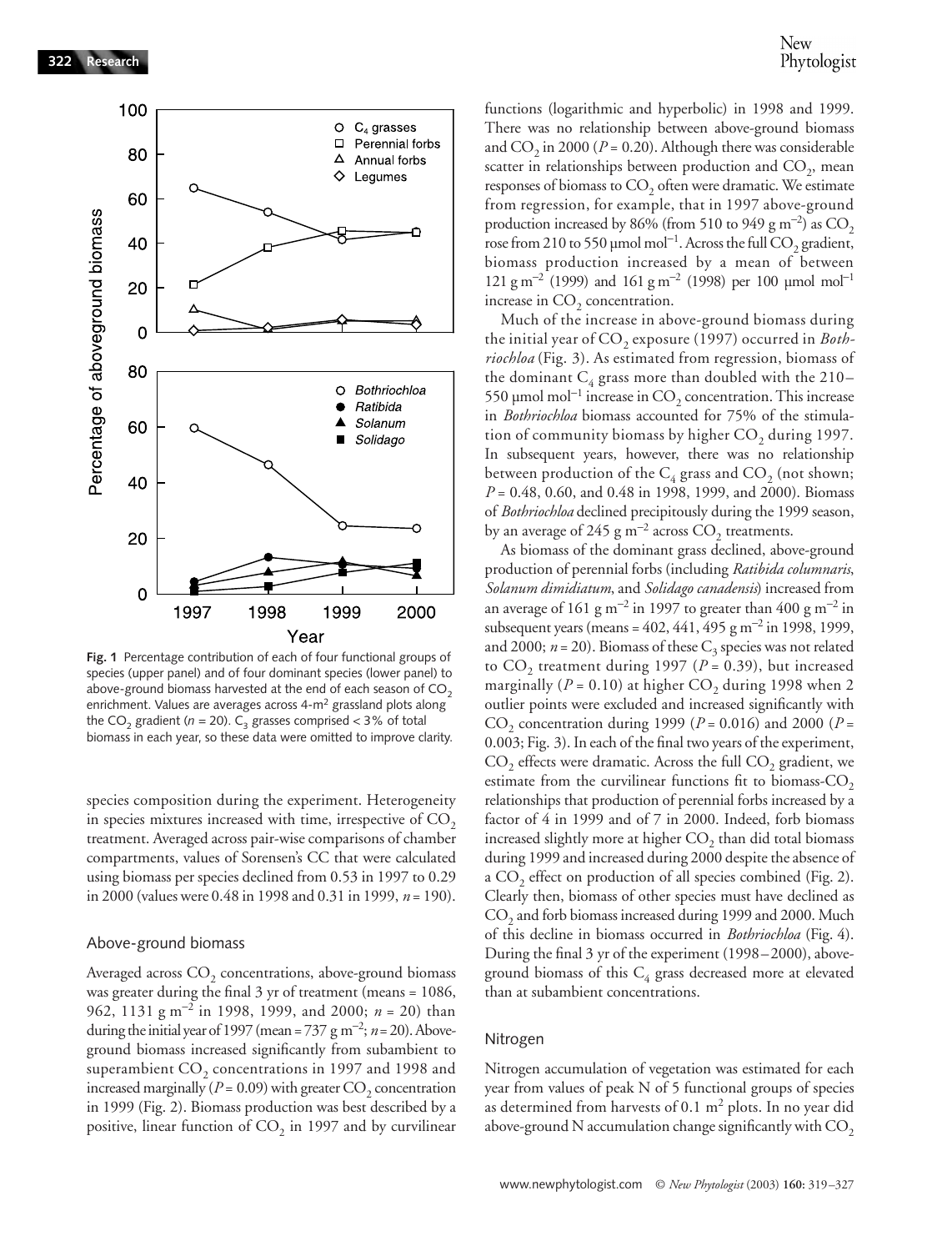$\circ$ 

o

 $\circ$ 

 $\Omega$  $\circ$ 

o

 $\Omega$ 

 $\circ$ ó  $\Delta$ 



2000

1500

1000

500

 $\overline{0}$ 

2000

1500

1997

 $\circ$ 

1999

 $\infty$ 

 $\circ$ 

**Fig. 3** Relationships between above-ground biomass production of *Bothriochloa*, the dominant  $C_4$  grass, and of  $C_3$  perennial forbs and the mean daytime  $CO<sub>2</sub>$  concentration to which 4-m2 plots were exposed (*n* = 20). Data were fit with linear functions in 1997 (biomass  $= 49.44 + 0.96 * CO<sub>2</sub>$ ,  $r<sup>2</sup> = 0.29$ ,  $P < 0.014$ ) and in 1998 following exclusion of two outlying points (biomass =  $53.0 + 0.67 * CO<sub>2</sub>$ , *r* 2 = 0.16, *P* = 0.10, *n* = 18) and with logarithmic functions in 1999 (biomass = −2540.2 + 504.0 \* ln(CO<sub>2</sub>),  $r^2$  = 0.28, *P* = 0.02) and 2000 (biomass = −3695.6 + 708.4 \* ln(CO<sub>2</sub>),  $r^2 = 0.40$ ,  $P = 0.003$ ). Biomass-CO<sub>2</sub> relationships were not significant for perennial forbs in 1997 (*P* = 0.39) or for *Bothriochloa* in 1998 (*P* = 0.48), 1999 (*P* = 0.60), or 2000  $(P = 0.48)$ . These data were omitted to improve clarity.

concentration (P ranged between 0.16 and 0.50; mean N ranged between 7.6 and 15.1 g N m<sup>−</sup><sup>2</sup> , *n* = 20).

Carbon dioxide enrichment frequently reduced tissue N concentration, but  $CO<sub>2</sub>$  effects varied among years and functional groups of species. As determined from regression, the N concentration of C4 grasses (including *Bothriochloa*) declined by 27% in 1997 and 1998 as  $CO<sub>2</sub>$  concentration increased from 215 to 550 µmol mol<sup>-1</sup> (Fig. 5). The N concentration of  $C_4$  grasses as a group did not vary significantly with  $CO_2$ treatment in either 1999 ( $P = 0.67$ ) or 2000 ( $P = 0.40$ ). Nitrogen concentration of the dominant C<sub>4</sub> grass *Bothriochloa* 





2000

1500

1000

500

2000

1500

 $\overline{0}$ 

1998

õ٥

2000

 $\Omega$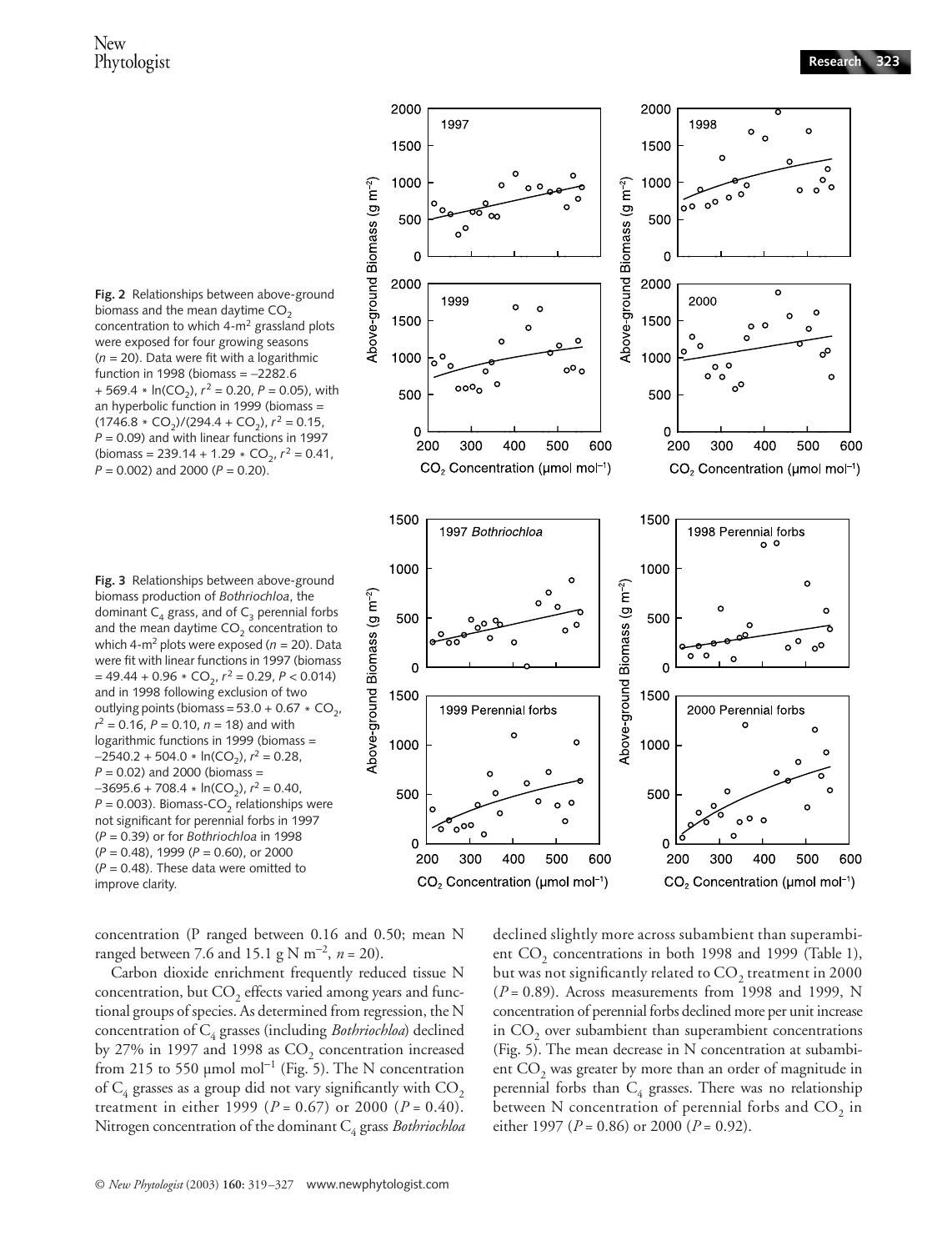

**Fig. 4** Relationships between the change in above-ground biomass production of the  $C_4$  grass *Bothriochloa* and of  $C_3$  perennial forbs during 1998 through 2000 and the mean daytime  $CO<sub>2</sub>$  concentration to which 4-m<sup>2</sup> plots were exposed ( $n = 20$ ). Data for perennial forbs were fit with a linear function (biomass =  $-253.58 + 1.52 \times CO_2$ ,  $r^2$ = 0.18, *P* = 0.06), and data for *Bothriochloa* was fit with a logarithmic function (biomass = 2562.0−462.6 \* ln(CO<sub>2</sub>),  $r^2$  = 0.35,  $P$  = 0.006).

The NUE of vegetation, defined as the ratio of above-ground biomass production to above-ground N content, increased with  $CO<sub>2</sub>$  concentration only in 1998 (Table 1;  $P = 0.36$ , 0.16, and 0.29 in 1997, 1999, and 2000). Although higher  $CO<sub>2</sub>$  frequently reduced the N concentration of dominant species, heterogeneity in species composition combined with the increased abundance of N-rich forbs at high  $CO<sub>2</sub>$  (Fig. 3) eliminated any  $CO<sub>2</sub>$  effect on NUE of the plant community during most years.

# **Discussion**

#### Biomass production

Increasing CO<sub>2</sub> from prehistorical to predicted concentrations increased above-ground biomass of the  $C_3/C_4$  grassland studied during the first 3 yr of the experiment, despite the absence of a  $CO<sub>2</sub>$  effect on plant N accumulation. Scatter in relationships between biomass and  $CO<sub>2</sub>$  limited our ability to define the shape of biomass- $CO<sub>2</sub>$  relationships, but the average response of biomass to  $CO<sub>2</sub>$  in this intact grassland was similar at subambient and superambient concentrations. As expected, tissue N concentration often declined, but the decrease was not consistent across functional groups of species and varied among years for individual groups and species. Vegetation changed dramatically during the experiment. At the species level, the shift in plant composition and accompanying increase in compositional heterogeneity were not related to  $\mathrm{CO}_2$  treatment. Nor did  $\mathrm{CO}_2$  treatments change the relative contributions of  $C_3$  and  $C_4$  plants to biomass. But the predominant shift in vegetation during this experiment,



**Fig. 5** The N concentration of above-ground tissues of  $C_4$  grasses and of  $C_3$  perennial forbs at peak biomass as a function of the CO<sub>2</sub> concentration at which plants were grown. Note that scale of the *y*axis differs between upper and lower panels. Data from 1997 and 1998 for C<sub>4</sub> grasses were fit with a linear function ([N] = 1.0120− 0.0007  $\star$  CO<sub>2</sub>,  $r^2$  = 0.28, P = 0.0004, n = 39). Data from 1998 and 1999 for forbs were fit with a hyperbolic function ([N] =  $(1.15 * CO<sub>2</sub>)$ / (CO<sub>2</sub>−119.29),  $r^2$  = 0.23,  $P$  = 0.003,  $n = 36$ ). Results of regression analyses on data from individual years are listed in Table 1. Nitrogen concentration did not change significantly with  $CO<sub>2</sub>$  concentration in 1999 or 2000 for  $C_4$  grasses (means = 0.85% and 0.79%) or in 1997 or 2000 for perennial forbs (means =  $1.45\%$  and  $1.54\%$ ).

from dominance by the C4 grass *Bothriochloa* to codominance with  $C_3$  perennial forbs, clearly was amplified by  $CO_2$ enrichment.

The 350 µmol mol<sup>-1</sup> increase in  $CO<sub>2</sub>$  concentration studied here is similar in magnitude to that employed in other CO<sub>2</sub> experiments on grasslands, but proportional increases in biomass during this experiment were larger than typically measured in grasslands. As calculated from regressions, for example, above-ground biomass rose by between 56% and  $86\%$  in 1997 through 1999 with the increase in  $CO<sub>2</sub>$  from 210 to 550 µmol mol<sup>-1</sup>. Below-ground production was 50% greater at elevated than subambient concentrations (Gill et al., 2002). Biomass responses to CO<sub>2</sub> enrichment vary from nil in alpine grassland (Schappi & Körner, 1996) to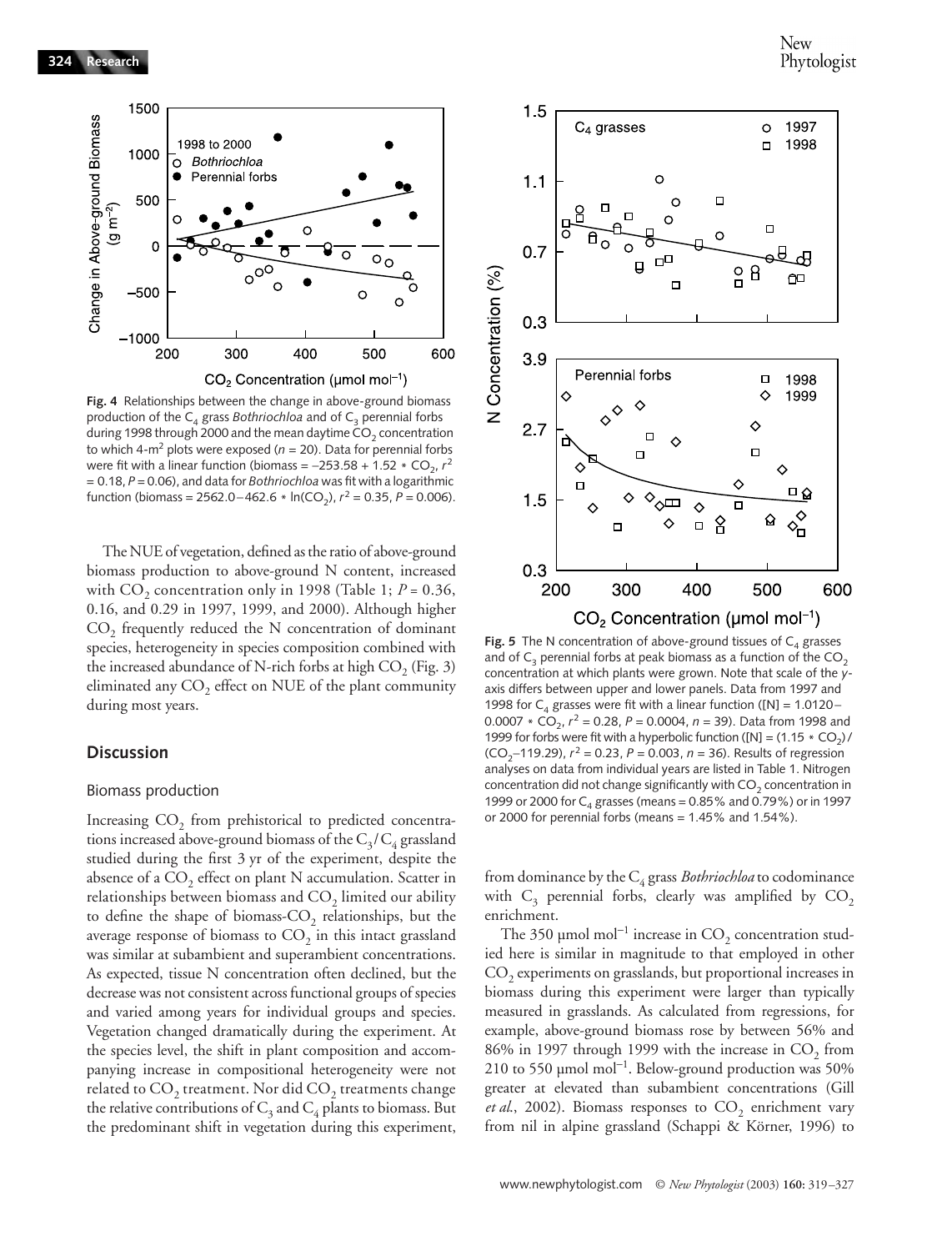| Year/<br>parameter  | Model<br>type | Slope or<br>a value | Intercept or<br>b value | r <sup>2</sup> | $P$ -value |
|---------------------|---------------|---------------------|-------------------------|----------------|------------|
|                     |               |                     |                         |                |            |
| [N] $C_4$ grasses   | Linear        | $-0.0007$           | 1.02                    | 0.30           | 0.01       |
| 1998                |               |                     |                         |                |            |
| [N] $C_4$ grasses   | Power         | 6.48                | $-0.37$                 | 0.29           | 0.01       |
| [N] Bothriochloa    | Hyperbolic    | 0.525               | $-64.00$                | 0.14           | 0.05       |
| [N] perennial forbs | Hyperbolic    | 1.11                | $-110.82$               | 0.24           | 0.05       |
| <b>NUE</b>          | Linear        | 0.122               | 53.43                   | 0.18           | 0.06       |
| 1999                |               |                     |                         |                |            |
| [N] Bothriochloa    | Hyperbolic    | 0.83                | $-33.56$                | 0.19           | 0.03       |
| [N] perennial forbs | Linear        | $-0.003$            | 3.09                    | 0.21           | 0.04       |

Table 1 Results of significant regression analyses between above-ground N and CO<sub>2</sub> over a 200–560 µmol/mol<sup>-1</sup> gradient (*n* = 20)

Nitrogen use efficiency (NUE) is the ratio of above-ground biomass (determined by summing peak biomasses of 5 functional groups of species) to N content of that biomass. Linear ( $y = ax + b$ ), hyperbolic [ $y = ax/(b + x)$ ], or power [ $y = ax<sup>b</sup>$ ] functions were fit to relationships of two parameters [y; tissue N concentration (%) and NUE (g biomass g N<sup>-1</sup>)] to CO<sub>2</sub> concentration (x; µmol mol<sup>-1</sup>). There were no significant relationships between N and  $CO<sub>2</sub>$  in 2000.

increases ranging between about 20% and 50% in annual grassland (Hungate *et al*., 1997; Shaw *et al*., 2002), calcareous grassland (Leadley *et al*., 1999), tallgrass prairie (Owensby *et al*., 1999), and shortgrass steppe (Morgan *et al*., 2001). The rather large responses of above-ground biomass to  $CO<sub>2</sub>$  during initial years of this experiment apparently derived from large and usually linear increases in leaf and canopy photosynthesis (Anderson *et al*., 2001; Mielnick *et al*., 2001) and in leaf water use efficiency over subambient to superambient concentrations (Anderson *et al*., 2001; Maherali *et al*., 2002; Polley *et al*., 2002).

Although constrained by scatter in biomass- $CO<sub>2</sub>$  relationships, our results provide little evidence that above-ground biomass is more responsive to  $CO<sub>2</sub>$  at subambient than superambient concentrations. Biomass- $CO<sub>2</sub>$  relationships were slightly curvilinear with greatest increase over subambient concentrations for the grassland community in 1998 and 1999 and for perennial forbs in 1999 and 2000. In other years, however, biomass was better described by a linear function of  $CO<sub>2</sub>$  concentration. Experimental evidence that plant production is more responsive to  $CO<sub>2</sub>$  at subambient than at superambient concentrations comes mostly from greenhouse or growth chamber studies that typically were of short duration or were conducted under conditions favorable for plant growth (Baker *et al*., 1990; Allen *et al*., 1991; Dippery *et al*., 1995; Grünzweig & Körner, 2001). Conditions in natural and seminatural ecosystems frequently are more demanding of plants and may involve species change or other feedbacks between plants and the environment that dampen plant responses to  $CO<sub>2</sub>$  or contribute to temporal variability in  $CO<sub>2</sub>$  effects. In the  $C<sub>3</sub>/C<sub>4</sub>$  grassland that we studied, biomass response to  $CO<sub>2</sub>$  apparently was influenced by one of these feedbacks, vegetation change. Nevertheless, increasing  $CO<sub>2</sub>$ from the pre-Industrial to current concentration (270–370 µmol/mol<sup>−</sup><sup>1</sup> ) elicited a 20–22% increase in above-ground biomass during 1997 and 1998.

Carbon dioxide enrichment increased grassland production despite having no effect on N accumulation in above-ground tissues. Reduced N concentration is a common response to CO<sub>2</sub> enrichment (Cotrufo et al., 1998; Körner, 2000). It is noteworthy therefore that in this experiment responses of N concentration to  $CO<sub>2</sub>$  varied among functional groups and years. Responses to  $CO<sub>2</sub>$  varied even within an individual species. The N concentration of *Bothriochloa*, for instance, declined as  $CO<sub>2</sub>$  increased during the first two years examined, but was not related to  $CO<sub>2</sub>$  treatment during a third year. Variability in response obviously complicates prediction and cautions against generalization.

Carbon dioxide enrichment increased biomass during the first 3 yr of this study despite temporal changes in species abundances and despite interannual differences in responses of species or groups of species to  $CO<sub>2</sub>$ . Consequently, positive responses of biomass to CO<sub>2</sub> enrichment were determined by different species or by different functional groups of species during different years. Much of the increase in above-ground biomass during 1997 occurred in *Bothriochloa*. By 1999, CO<sub>2</sub> effects on grassland production were determined largely by the positive response of perennial forbs to  $CO<sub>2</sub>$ .

# Species composition

Species composition affects the response of plant production to CO<sub>2</sub> (Niklaus et al., 2001; Reich et al., 2001), but CO<sub>2</sub> enrichment, in turn, may influence the contribution of species to community biomass (Leadley *et al*., 1999; Niklaus *et al*., 2001). The predominant shift in vegetation during this experiment, greater production of perennial forbs at the expense of  $C_4$  grasses, clearly was amplified by  $CO_2$  enrichment across the full subambient to superambient gradient. Several studies have shown that  $CO<sub>2</sub>$  enrichment favors forbs over grasses (Potvin & Vasseur, 1997; Leadley *et al*., 1999; Owensby *et al*.,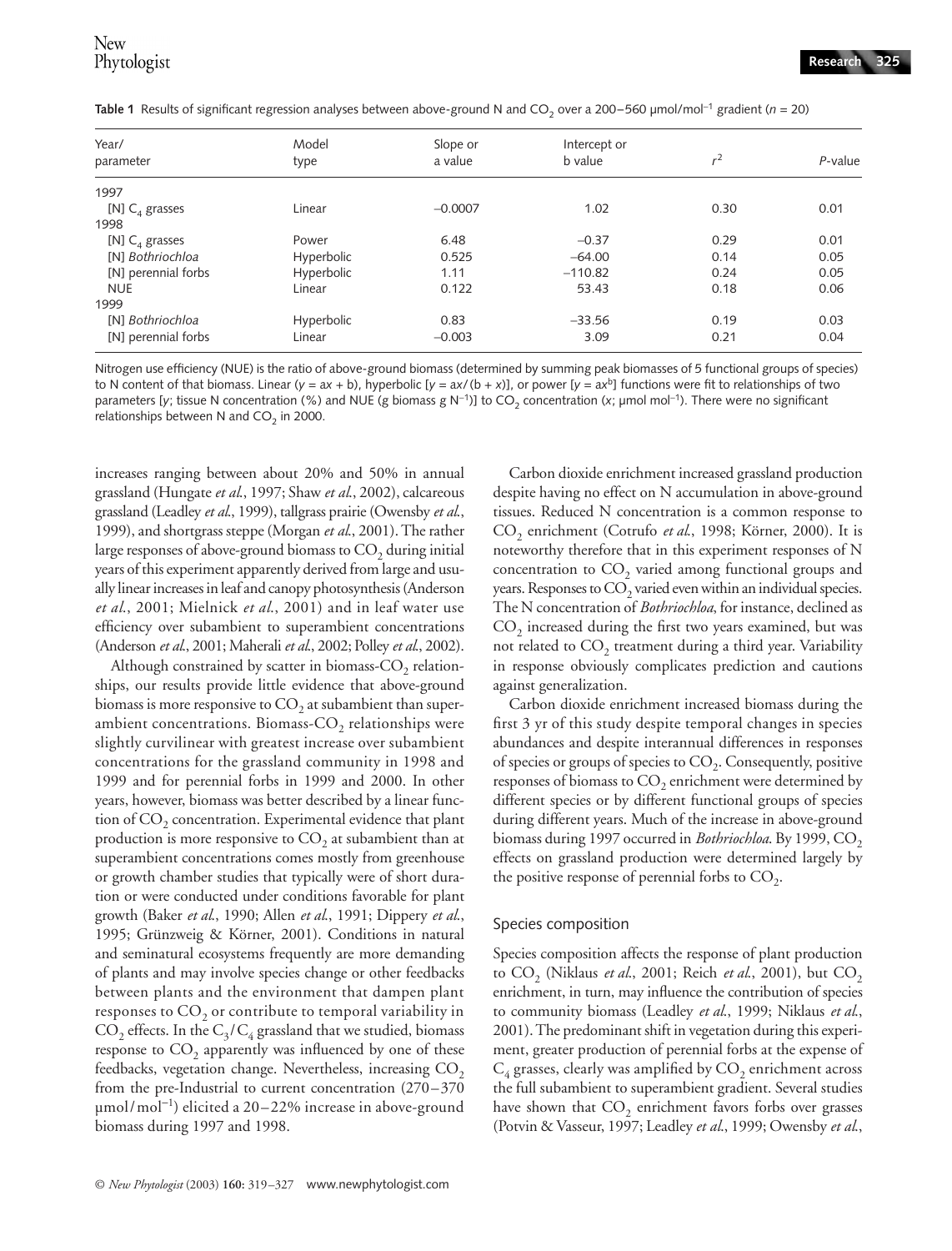1999; Teyssonneyre *et al*., 2002), although the trend is not universal (Morgan *et al*., 2001). Superficially, this increase in forbs is consistent with a long-standing prediction that  $CO<sub>2</sub>$ enrichment favors  $C_3$  over  $C_4$  plants by preferentially stimulating photosynthesis and growth of  $C_3$  species. But, relative abundances of  $C_3$  and  $C_4$  species did not respond predictably to  $CO<sub>2</sub>$  in this experiment, consistent with results from grassland studies at elevated CO<sub>2</sub> (Owensby *et al.*, 1999; Morgan *et al*., 2001) but contrary to trends measured in salt marsh (Arp *et al*., 1993) and in some reconstructed communities at subambient concentrations (Johnson *et al*., 1993, but see Ward *et al*., 1999). As evidenced by the increase in *Bothriochloa* biomass during 1997, possession of the  $C_4$  metabolism does not preclude a CO<sub>2</sub> response even to elevated concentrations. Rather than simply reflecting  $CO_2$  effects on  $C_3-C_4$  balance, the increase in forb production probably was related to differences in plant morphology and growth habit (Bazzaz & McConnaughay, 1992), to release from grazing (Potvin & Vasseur, 1997), to differing sensitivities of grasses and of more deeply rooting forbs to droughts, or to some combination of these and other factors. Above-ground biomass of *Bothriochloa* decreased during 1998, a year with a 6-months drought during mid-season (Polley *et al*., 2002), and declined precipitously during the drought year of 1999. Xylem potentials were more sensitive to changes in soil water in the grass than in a perennial forb (Polley *et al*., 2002), suggesting that grasses were especially disadvantaged by drought. Perennial forbs increase in abundance following the release of *Bothriochloa*-dominated grassland from grazing (Wilsey & Polley, 2003). In this grassland as in tallgrass prairie (Owensby *et al*., 1999), taller growth forms may eventually dominate ungrazed communities at ambient and higher CO<sub>2</sub> concentrations irrespective of physiological sensitivities to  $CO<sub>2</sub>$ . That this shift from grasses to forbs was amplified as  $CO<sub>2</sub>$  increased indicates that  $CO<sub>2</sub>$  enrichment may speed successional changes in the composition of this grassland following release from grazing. Elevating  $CO<sub>2</sub>$  above the ambient concentration favored dicots over grasses in the pasture community studied by Potvin & Vasseur (1997), but this  $CO<sub>2</sub>$ effect slowed rather than accelerated successional change.

# **Conclusions**

Our results provide the first evidence in an intact ecosystem for an increase in above-ground production and shift in plant composition over subambient to superambient  $CO<sub>2</sub>$  concentrations. Biomass increased despite temporal changes in the responses of biomass and tissue N to  $CO<sub>2</sub>$  among species and species groups. Increasing  $CO<sub>2</sub>$  accelerated a successional shift in vegetation from the dominant  $C_4$  grass to perennial forbs. The continuous response to  $CO<sub>2</sub>$  of above-ground biomass, plant N concentration, and grass-forb relative abundances in this  $C_3/C_4$  grassland indicates that grasslands may remain sensitive to  $CO<sub>2</sub>$  as concentration rises to twice the pre-Industrial level during coming decades.

# **Acknowledgements**

Ron Whitis maintained  $CO<sub>2</sub>$  chambers. Anne Gibson, Katherine Jones, Chris Kolodziejczyk, and Kyle Tiner helped with harvests and processed samples, and Joaquin Sanabria contributed statistical guidance. William Dugas, Richard Gill, Robert Jackson, Hafiz Maherali, and Patricia Mielnick provided helpful comments on the manuscript.

#### **References**

- **Alcamo J, Kreileman GJJ, Bollen JC, van den Born GJ, Gerlagh R, Krol MS, Toet AMC, de Vries HJM. 1996.** Baseline scenarios of global environmental change. *Global Environmental Change* **6**: 261–303.
- **Allen LH Jr, Bisbal EC, Boote KJ, Jones PH. 1991.** Soybean dry matter allocation under subambient and superambient levels of carbon dioxide. *Agronomy Journal* **83**: 875–883.
- **Anderson LJ, Maherali H, Johnson HB, Polley HW, Jackson RB. 2001.**  Gas exchange and photosynthetic acclimation over subambient to elevated CO2 in a C3–C4 grassland. *Global Change Biology* **7**: 693–707.
- **Arp WJ, Drake BG, Pockman WT, Curtis PS, Whigham DF. 1993.**  Interactions between  $C_3$  and  $C_4$  salt marsh plant species during four years of exposure to elevated atmospheric CO2. *Vegetatio* **104/105**: 133–143.
- **Baker JT, Allen LH Jr, Boote KJ. 1990.** Growth and yield responses of rice to carbon dioxide concentration. *Journal of Agricultural Science,Cambridge* **115**: 313–320.
- **Barbour MG, Burk JH, Pitts WD. 1980.** *Terrestrial plant ecology*. Menlo Park, CA, USA: Benjamin/Cummings.
- **Bazzaz FA, McConnaughay KDM. 1992.** Plant–plant interactions in elevated CO<sub>2</sub> environments. Australian Journal of Botany 40: 547-563.
- Cotrufo MF, Ineson P, Scott A. 1998. Elevated CO<sub>2</sub> reduces the nitrogen concentration of plant tissues. *Global Change Biology* **4**: 43–54.
- **Dippery JK, Tissue DT, Thomas RB, Strain BR. 1995.** Effects of low and elevated CO<sub>2</sub> on  $C_3$  and  $C_4$  annuals. I. Growth and biomass allocation. *Oecologia* **101**: 13–20.
- Ehleringer JR, Cerling TE, Helliker BR. 1997. C<sub>4</sub> photosynthesis, atmospheric CO<sub>2</sub>, and climate. *Oecologia* 112: 285-299.
- **Gill RA, Polley HW, Johnson HB, Anderson LJ, Maherali H, Jackson RB.**  2002. Non-linear grassland responses to past and future atmospheric CO<sub>2</sub>. *Nature* **417**: 279–282.
- **Grünzweig J, Körner C. 2001.** Growth, water and nitrogen relations in grassland model ecosystems of the semi-arid Negev of Israel exposed to elevated CO2. *Oecologia* **128**: 251–262.
- **Hungate BA, Holland EA, Jackson RB, Chapin FS III, Mooney HA, Field CB. 1997.** The fate of carbon in grasslands under carbon dioxide enrichment. *Nature* **388**: 576–579.
- **Inouye RS, Tilman D. 1988.** Convergence and divergence of old-field plant communities along experimental nitrogen gradients. *Ecology* **69**: 995–1004.
- **Johnson HB, Polley HW, Mayeux HS. 1993.** Increasing CO<sub>2</sub> and plant–plant interactions: effects on natural vegetation. *Vegetatio* **104/105**: 157–170.
- **Johnson HB, Polley HW, Whitis RP. 2000.** Elongated chambers for field studies across atmospheric CO<sub>2</sub> gradients. *Functional Ecology* 14: 388–396.
- Körner C. 2000. Biosphere responses to  $CO<sub>2</sub>$  enrichment. *Ecological Applications* **10**: 1590–1619.
- **Leadley PW, Niklaus PA, Stocker R, Körner C. 1999.** A field study of the effects of elevated  $CO<sub>2</sub>$  on plant biomass and community structure in a calcareous grassland. *Oecologia* **118**: 39–49.
- **Maherali H, Reid CD, Polley HW, Johnson HB, Jackson RB. 2002.**  Stomatal acclimation over a subambient to elevated  $CO<sub>2</sub>$  gradient in a C3/C4 grassland. *Plant, Cell & Environment* **25**: 557–566.